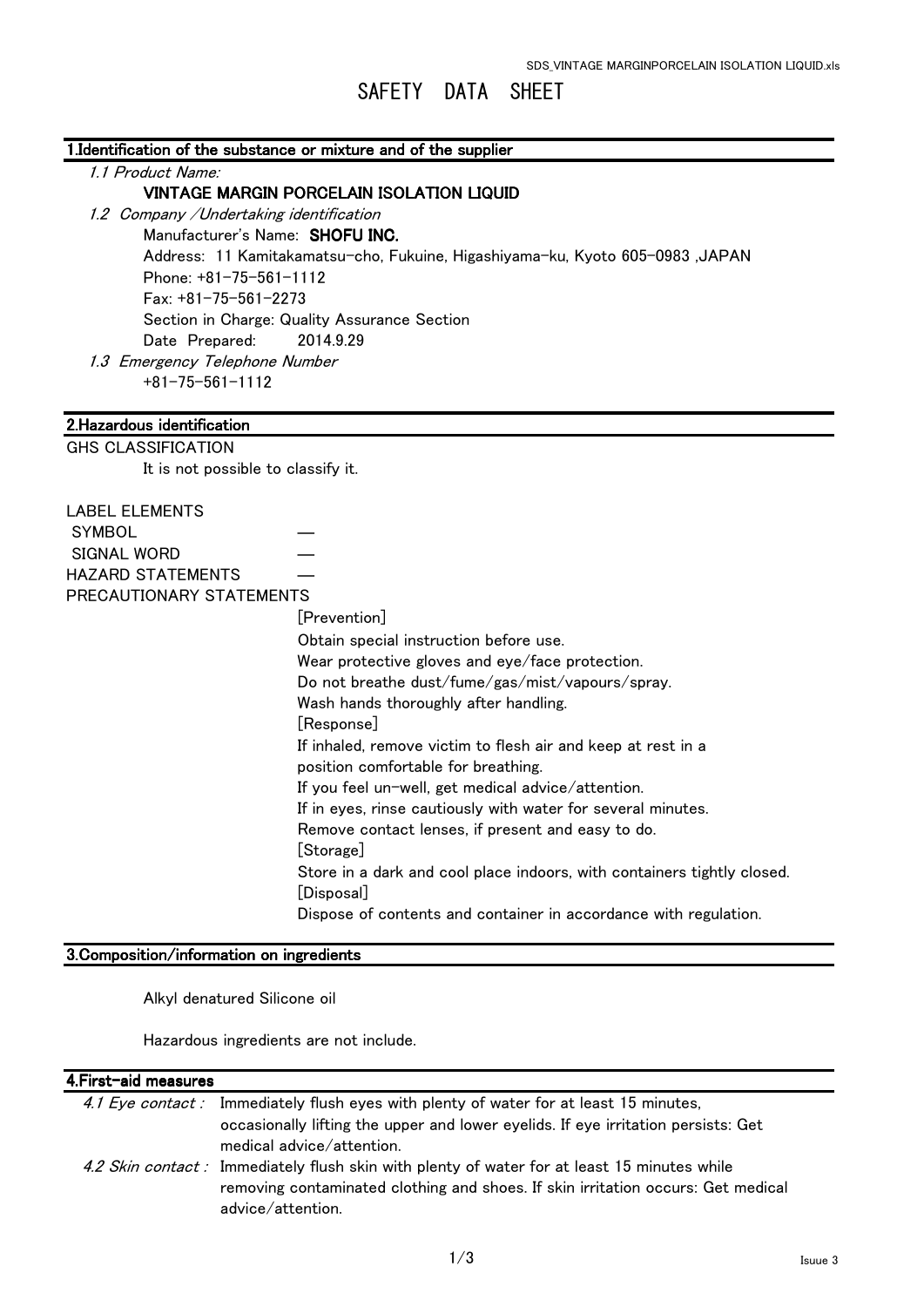# SAFETY DATA SHEET

- 4.3 Ingestion : Do not induce vomiting. Get medical advice/attention.
- 4.4 Inhalation: Remove from exposure and move to fresh air immediately. If not breathing, give artificial respiration. If breathing is difficult, give oxygen. Get medical aid if cough or other symptoms appear.

| 5. Fire-fighting measures                   |                                                |  |
|---------------------------------------------|------------------------------------------------|--|
| 5.1 Suitable Extinguishing Media:           | Use water spray, Dry chemical, Carbon dioxide. |  |
| 5.2 Extinguishing Media Should not be used: | N/A                                            |  |
| 5.3 Special Exposure Hazards Arising:       | Fumes(silica) and irritationgasses may emit.   |  |
| 5.4 Special Protective Equipment:           | Wear fire protective cloth and self-contained  |  |
|                                             | breathing apparatus, if necessary.             |  |
|                                             |                                                |  |

# 6.Accidental release measures

| 6.1 Personal Precautions:    | Avoid contact with eyes and skin. See section 8. |
|------------------------------|--------------------------------------------------|
| 6.2 Methods for Cleaning Up: | Wipe up and discard in a suitable container.     |

## 7. Handling and storage

| 7.1 Handling:       | Use in accordance with instruction in the well ventilated area. |
|---------------------|-----------------------------------------------------------------|
|                     | Handle with protective gogles and gloves.                       |
| <i>7.2 Storage:</i> | Store under normal dry conditions. Keep containers closed.      |

# 8.Exposure controls/personal protection

| 8.1 Exposure limits: | N/A                                                             |
|----------------------|-----------------------------------------------------------------|
|                      | 8.2 Respiratory Protection: Local exhaust may be required.      |
| 8.3 Hand Protection: | Plastic rubber gloves                                           |
| 8.4 Eye Protection:  | Safety goggles may be required.                                 |
| 8.5 Skin Protection: | Not required (Observe normal care when working with chemicals.) |

#### 9.Physical and chemical properties 9.Physical and chemical properties

| 9.1 Appearance/Odor                         | Brownish translucent liquid with slightly odor. |
|---------------------------------------------|-------------------------------------------------|
| 9.2 Boiling Point/Boiling Range:            | N/D                                             |
| 9.3 Melting Point/Melting Range:            | N/D                                             |
| 9.4 Flash point:                            | $208^\circ$ C                                   |
| 9.5 Auto flammability:                      | N/D                                             |
| 9.6 Explosive Properties:                   | N/D                                             |
| 9.7 Oxidizing Properties:                   | N/D                                             |
| 9.8 Vapour Pressure:                        | N/D                                             |
| 9.9 Relative Density:                       | $= 0.9$                                         |
| <i>9.10 Solubility:</i><br>water solubility | Not soluble                                     |
|                                             |                                                 |

### 10.Stability and reactivity

| 10.1 Stability:                        | Stable under normal temperatures and pressures. |
|----------------------------------------|-------------------------------------------------|
| 10.2 Condition to Avoid:               | Stable in the normal condition.                 |
| 10.3 Materials to Avoid:               | Strong acids, Strong alkalies                   |
| 10.4 Hazardous Decomposition Products: |                                                 |
|                                        | In case of fire, may arise silica fume.         |

## 11.Toxicological information

No information